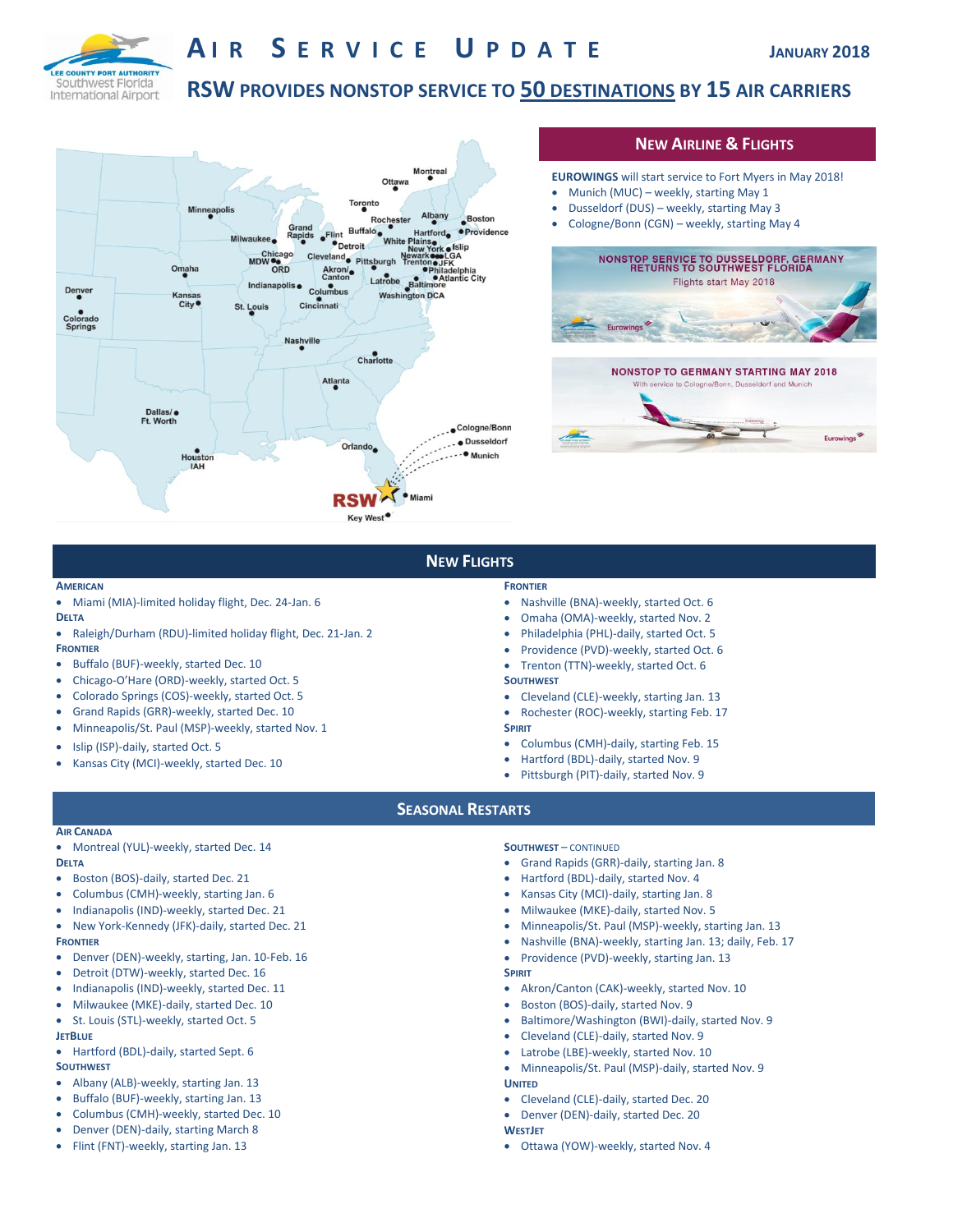#### **NONSTOP DESTINATIONS BY AIRLINE**

#### **DOMESTIC AIRLINES**

#### **AMERICAN AIRLINES/AMERICAN EAGLE (AA)**

- Charlotte (CLT)
- Chicago-O'Hare (ORD)
- Dallas/Fort Worth (DFW)
- Miami (MIA)-started Dec. 24
- Philadelphia (PHL)
- Washington, D.C.-Reagan National (DCA)

#### **DELTA AIR LINES/DELTA CONNECTION (DL)**

- Atlanta (ATL)
- Boston (BOS)
- Cincinnati (CVG)
- Columbus (CMH)-starts Jan. 6
- Detroit-Metro (DTW)
- Indianapolis (IND)-started Dec. 21
- Minneapolis/St. Paul (MSP)
- New York-LaGuardia (LGA)
- New York-Kennedy (JFK)-started Dec. 21
- Raleigh/Durham (RDU)-limited

#### **FRONTIER AIRLINES (F9)**

- Buffalo (BUF)-started Dec. 10
- Cincinnati (CVG)
- Chicago-O'Hare (ORD)-started Oct. 5
- Cleveland (CLE)
- Colorado Springs (COS)-started Oct. 5
- Columbus (CMH)-started Dec. 10
- Denver (DEN)
- Detroit (DTW)-started Dec. 16
- Grand Rapids (GRR)-started Dec. 10
- Indianapolis (IND)-started Dec. 11
- Islip (ISP)-started Oct. 5
- Kansas City (MCI)-started Dec. 10
- Milwaukee (MKE)-started Dec. 10
- Minneapolis/St. Paul (MSP)-started Nov. 1
- Nashville (BNA)-started Oct. 6
- Omaha (OMA)-started Nov. 2
- Philadelphia (PHL)-started Oct. 5
- Providence (PVD)-started Oct. 6
- St. Louis (STL)-started Oct. 5
- Trenton (TTN)-started Oct. 6
- **JETBLUE AIRWAYS (B6)**
- Boston (BOS)
- Hartford (BDL)-started Sept. 6
- New York-Kennedy (JFK)
- Newark-Liberty (EWR)

**DOMESTIC NONSTOP DESTINATIONS** 1. Akron/Canton (CAK)-Spirit 2. Albany (ALB)-Southwest 3. Atlanta (ATL)-Delta, Southwest 4. Atlantic City (ACY)-Spirit

5. Baltimore/Washington (BWI)-Southwest, Spirit

10. Chicago (ORD)-American, Frontier, Spirit, United

12. Cleveland (CLE)-Frontier, Spirit, Southwest, United

14. Columbus (CMH)-Delta, Frontier, Southwest, Spirit

6. Boston (BOS)-Delta, JetBlue, Spirit 7. Buffalo (BUF)-Frontier, Southwest 8. Charlotte (CLT)-American 9. Chicago (MDW)-Southwest

11. Cincinnati (CVG)-Delta, Frontier

13. Colorado Springs (COS)-Frontier

- Washington, D.C.-Reagan National (DCA)
- White Plains (HPN)

### **SILVER AIRWAYS (3M)**

- Key West (EYW)
- Orlando (MCO)

#### **SOUTHWEST (WN)**

- Albany (ALB)-starts Jan. 13
- Atlanta (ATL)
- Baltimore/Washington (BWI)
- Buffalo (BUF)-starts Jan. 13
- Chicago-Midway (MDW)
- Cleveland (CLE)-starts Jan. 13
- Columbus (CMH)
- Denver (DEN)-starts Mar. 8
- Flint (FNT)-starts Jan. 13
- Grand Rapids (GRR)-starts Jan. 8
- Hartford (BDL)-started Nov. 4
- Indianapolis (IND)
- Kansas City (MCI)-starts Jan. 8
- Milwaukee (MKE)-started Nov. 5
- Minneapolis/St. Paul (MSP)-starts Jan. 13
- Nashville (BNA)-starts Jan. 13
- Pittsburgh (PIT)
- Providence (PVD)-starts Jan. 13
- Rochester (ROC)-starts Feb. 17
- St. Louis (STL)
- Washington, D.C., Reagan National (DCA)
- **SPIRIT AIRLINES (NK)**
- Akron/Canton (CAK)-started Nov. 10
- Atlantic City (ACY)
- Baltimore/Washington (BWI)-started Nov. 9
- Boston (BOS)-started Nov. 9
- Chicago-O'Hare (ORD)
- Cleveland (CLE)-started Nov. 9
- Columbus (CMH)-starts Feb. 15
- Detroit-Metro (DTW)
- Hartford (BDL)-started Nov. 9
- Latrobe (LBE)-started Nov. 10
- Minneapolis/St. Paul (MSP)-started Nov. 9
- Pittsburgh (PIT)-started Nov. 9

#### **SUN COUNTRY AIRLINES (SY)**

- Minneapolis/St. Paul (MSP)
- **UNITED AIRLINES/UNITED EXPRESS (UA)**

#### Chicago-O'Hare (ORD)

- Cleveland (CLE)-started Dec. 20
- Denver (DEN)-started Dec. 20
- Houston-Intercontinental (IAH)
- Newark (EWR)

## **INTERNATIONAL AIRLINES**

**EUROWINGS (EW)**

Toronto, Canada (YYZ)

Toronto, Canada (YYZ)

18. Flint (FNT)-Southwest

23. Islip (ISP)-Frontier

25. Key West (EYW)-Silver 26. Latrobe (LBE)-Spirit 27. Miami (MIA)-American

- Cologne/Bonn, Germany (CGN)-starts May 4
- Dusseldorf, Germany (DUS)-starts May 3

Ottawa, Canada (YOW)-started Nov. 4

15. Dallas/Fort Worth (DFW)-American 16. Denver (DEN)-Frontier, Southwest, United 17. Detroit (DTW)-Delta, Frontier, Spirit

19. Grand Rapids (GRR)-Frontier, Southwest 20. Hartford (BDL)-JetBlue, Southwest, Spirit 21. Houston-Intercontinental (IAH)-United 22. Indianapolis (IND)-Delta, Frontier, Southwest

24. Kansas City (MCI)-Frontier, Southwest

28. Milwaukee (MKE)-Frontier, Southwest

- Munich, Germany (MUC)-starts May 1
- **AIR CANADA (AC)**  Montreal, Canada (YUL)-started Dec. 14

**WESTJET (WS)** 

**NONSTOP DESTINATIONS BY AIRPORT**